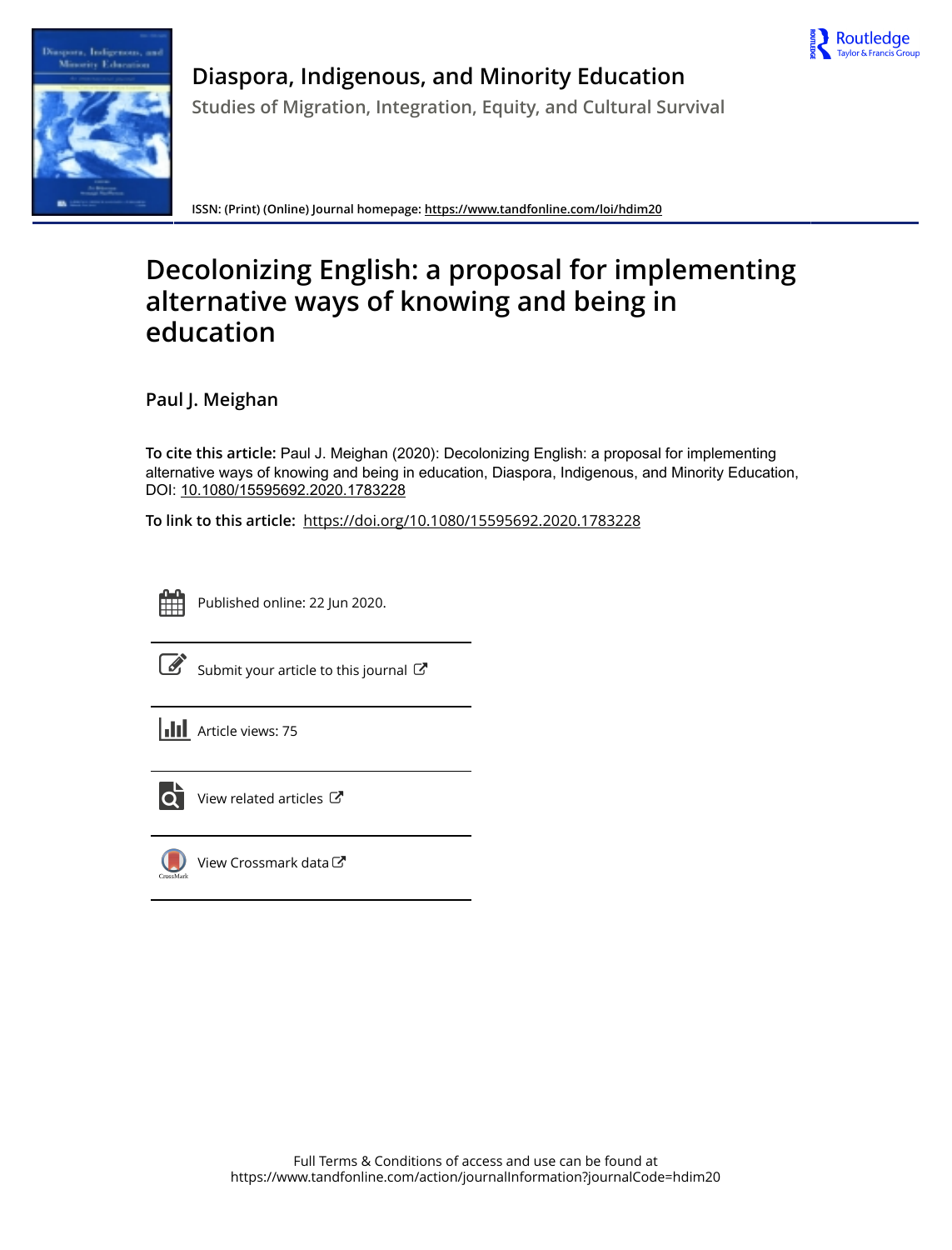

Check for updates

# **Decolonizing English: a proposal for implementing alternative ways of knowing and being in education**

#### Paul J. Meighan

Department of Integrated Studies in Education (DISE), McGill University, Montreal, Canada

#### **ABSTRACT**

There is a need to decolonize English in order to reframe our relationships with fellow beings and our environment. English can frame water or oil as infinite, uncountable nouns , a tree as an inanimate, unconscious being, traditional and respected territories as wasteland, and animals as wildlife. With the current climate crisis, we know that these categorizations fall short and can normalize environmental racism and injustice. A more equitable and sustainable way to use language would be to question the worldview or belief system that informs "ecologically destructive" assumptions and perceptions. The English language also carries a colonial and assimilationist legacy. In many cases, this colonial history is omitted in our history books or plainly avoided in many forms of curriculum. The danger of ignoring this legacy resides in the human exceptionalism, or "epistemological error", which dominates the current mainstream Western worldview, colonial education, and the English language. This paper proposes decolonizing the English language and exemplifies how we can do this and why we should learn from and implement ecocentric worldviews, such as those which are Indigenous.

## **Introduction**

<span id="page-1-0"></span>It is not the English language that hurts me, but what the oppressors do with it, how they shape it to become a territory that limits and defines, how they make it a weapon that can shame, humiliate, and colonize (bell hooks, [1995](#page-6-0), p. 296).

<span id="page-1-1"></span>There is a relationship between the language we use and the environment. Languages shape and create ways of looking at the world, or a worldview, and are not disconnected from the political, sociocultural and ecological contexts which evolve around them (Goatly, [2018;](#page-6-1) Pennycook, [2017;](#page-6-2) Whorf, [1956\)](#page-7-0). As Nash ([2018](#page-6-3)) remarks, "language and ideas of self and environment are amalgamated in complex relationships" (p. 359).

<span id="page-1-5"></span><span id="page-1-4"></span><span id="page-1-3"></span><span id="page-1-2"></span>Some traditional Western linguists may contend that language is an abstract and decontextualized code for conveying "universal cognitive categories" (i.e., messages) between speakers (Nash, [2018,](#page-6-3) p. 356). This view, however, disregards the sociocultural and ecological grounding of language and makes it easier for language to be conveniently packaged or labeled as a commodity that can be exchanged for economic profit to meet the demands of capitalism or linguistic imperialism (Heller, [2010](#page-6-4); Phillipson, [1992](#page-6-5)). This paper argues that the commodification and disembodiment of language and the lack of education on alternative, sustainable ways of knowing and being have been contributing factors to the current climate crisis.

**CONTACT** Paul J. Meighan paul.meighan@mail.mcgill.ca Department of Integrated Studies in Education (DISE), Room 244, Education Building, 3700 McTavish Street, Montréal, H3A 1YZ, Québec, Canada © 2020 Taylor & Francis Group, LLC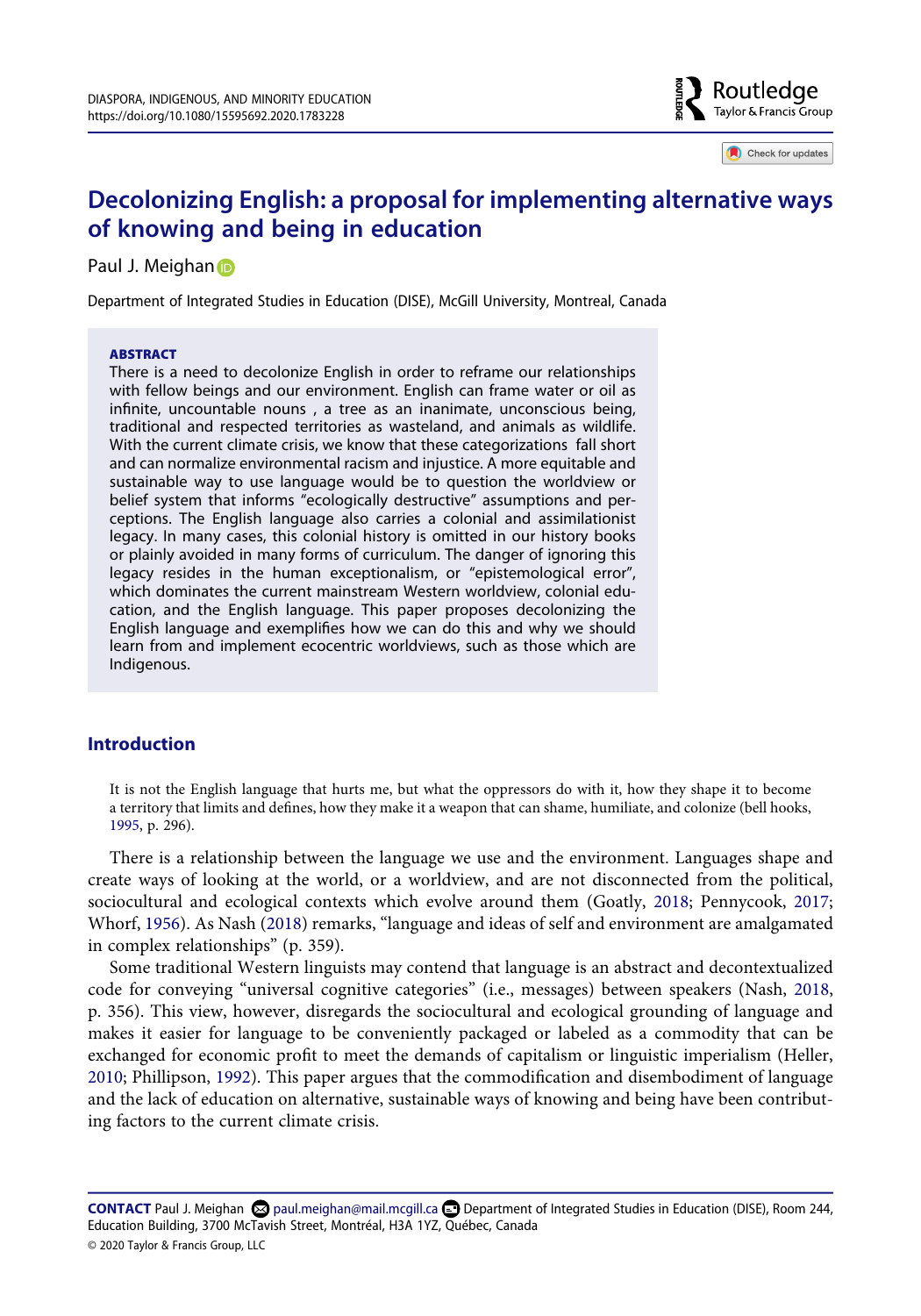#### **The search for new metaphors and stories in language**

<span id="page-2-16"></span><span id="page-2-13"></span><span id="page-2-6"></span><span id="page-2-4"></span>Language, more than simply being a code, shapes our belief systems, our values and our behavior (Schultz, [2001](#page-7-1)). Our linguistic choices are the result of mental models, or interpretations of sensory data (Joseph, [2004](#page-6-6)), and determine our relationship with the world. For example, as Halliday [\(1990](#page-6-7)) pointed out, the English language considers air or oil as uncountable nouns, or "without limit" (p. 194), and a tree as an inanimate, unconscious being. Other examples are metaphors to talk about land and our environment which are "ecologically destructive" (Stibbe, [2018\)](#page-7-2), such as dirt, wasteland, and wildlife. These categorizations directly impact upon our everyday perception of our surrounding environment and ultimately how we treat it. We may think if air or oil is limitless, then it will never run out. If land is labeled "wasteland", then it is more likely to be subjected to environmental racism (Kuletz, [1998\)](#page-6-8) where dumping or nuclear testing grounds can be legitimized and/or normalized in everyday language use (Rosenfeld, [2019](#page-6-9)). With the current climate crisis, some human beings are beginning to become more aware that this way of understanding or naming our environment is simply not equitable or sustainable. As Bateman [\(2009](#page-6-10)) remarks, we must "understand the process of negotiation between man and nature, and what can go wrong when the negotiation goes wrong – global warming, flooding, loss of biodiversity" (p. 150).

<span id="page-2-12"></span><span id="page-2-11"></span><span id="page-2-9"></span><span id="page-2-7"></span>A more equitable and sustainable way to use language would be to question the worldview or mental models mentioned above that inform our perceptions, frames of reference (Lakoff, [2010\)](#page-6-11), and assumptions. As Rosenfeld ([2019](#page-6-9)) states, "our societies, relationships, and senses of self are constructed through story" (p. 2). The stories we tell and language we use are informed by the way we view and understand the world. We could search for new metaphors or "new stories to live by" (Stibbe, 2018) as opposed to "myths we live by" (Midgley, [2011](#page-6-12)). Okri ([1996\)](#page-6-13) encapsulates this sentiment, "stories are the secret reservoir of values: change the stories that individuals or nations live by and you change the individuals and nations themselves" (p. 21). New collectively told and retold stories could move toward more beneficial alternative forms of language, truth telling and myth debunking. For instance, the English language carries a colonial and assimilationist legacy. There is a long history of how English has been imposed on nondominant cultures and "vernacular/inferior" languages under the tenets of civilization and "linguistic imperialism" (Phillipson, [1992\)](#page-6-5). This view of English as a superior language can be traced to the British empire where Great Britain acts,

<span id="page-2-3"></span>as a mighty teacher – and while she sits in her matchless powers of political supremacy, commerce, wealth and literature – these influences will combine to diffuse the language, with all the excellences kindred to it throughout the whole world. (George, [1867,](#page-6-14) p. 4)

<span id="page-2-14"></span><span id="page-2-10"></span><span id="page-2-2"></span><span id="page-2-1"></span><span id="page-2-0"></span>Linguistic imperialism has led to the linguistic and ethnic genocide of the peoples colonized by the British empire, such as that perpetrated by the Indian residential school system where the "aim of education is to destroy the Indian" (Davin , [1879](#page-6-15)). In many cases, this colonial (hi)story is left out of our history books and/or plainly avoided in many forms of curriculum. The danger of ignoring this legacy resides in the human exceptionalism, or the "epistemological error" (Bateson, [1972](#page-6-16)), which dominates the current mainstream Western and anthropocentric worldview and the English language (e.g., Macedo, [2019;](#page-6-17) Semali & Kincheloe, [1999](#page-7-3)). By first understanding the roots of Western human exceptionalism, or the "process of negotiation between man and nature" (Bateman, [2009,](#page-6-10) p. 150), we can begin a process of "unlearning" (Laininen, [2019](#page-6-18)). We can (1) decolonize the mind (wa Thiong'o, [1986\)](#page-7-4) by questioning the mental models and assumptions (Senge, [1990](#page-7-5)) through which we interpret the world, (2) decolonize English by creating new earth-centered stories to live by, and (3) move toward a more equitable, sustainable and transformative way of viewing and interacting with the world.

# <span id="page-2-15"></span><span id="page-2-8"></span>**Unlearning the roots of ecologically destructive language: human exceptionalism and the era of the anthropocene**

<span id="page-2-5"></span>Human exceptionalism neatly separates the human from the nonhuman and views humans as separate, or superior, to the rest of nature (e.g., animals and ecosystems) (Haraway, [2008](#page-6-19)). The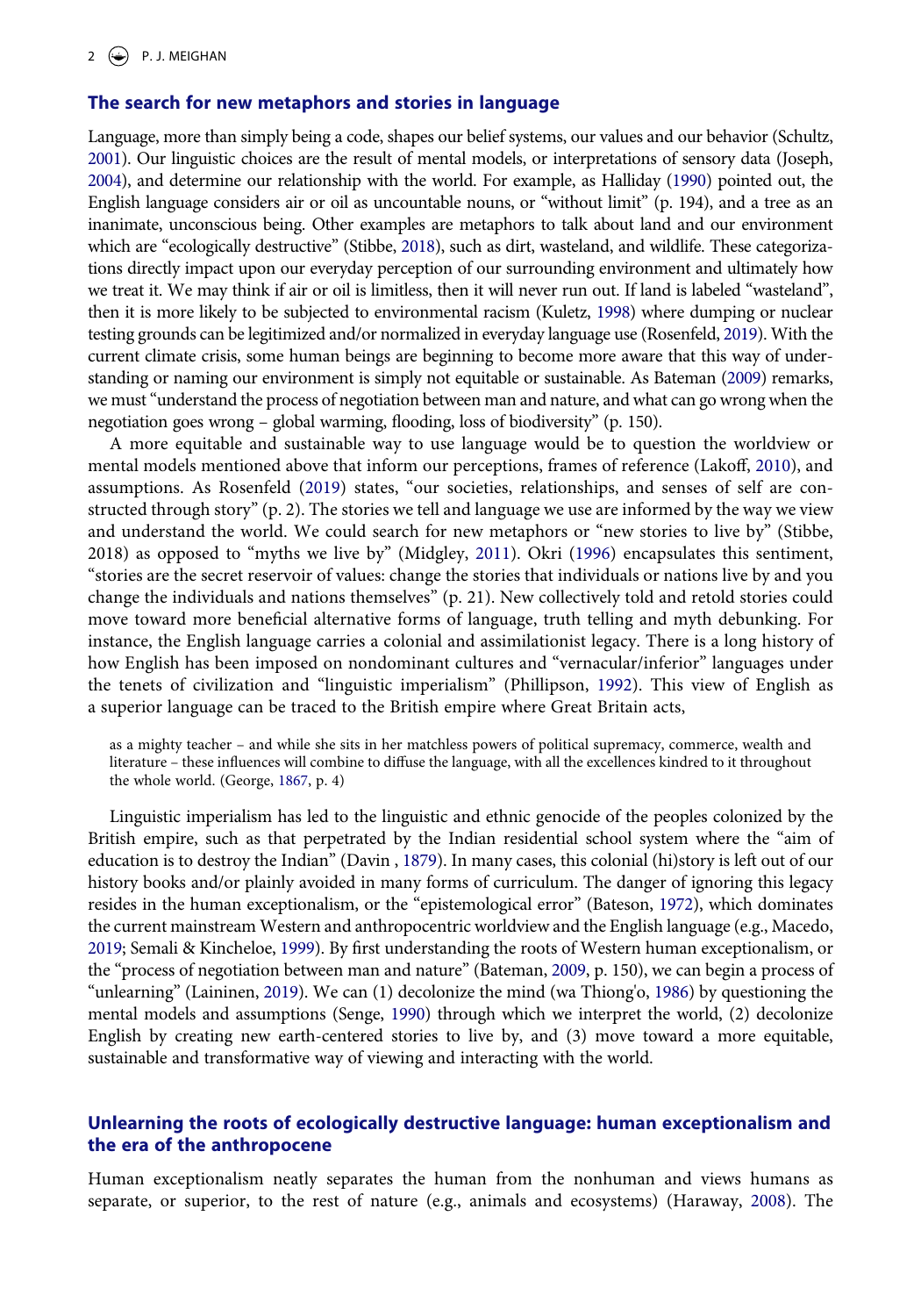Western, colonial worldview holds a human-centered perspective which essentializes the purpose of humans into a mechanistic control and exploitation of the earth and all its resources (Steffensen & Fill, [2014](#page-7-6)).

<span id="page-3-3"></span><span id="page-3-1"></span>Earth, in hegemonic Western thought, is viewed as a resource for humanity and the objective of humanity is neoliberal economic growth, consumerism, and technological progress (Murphy, [2011;](#page-6-20) Stibbe, 2018). When we mix this colonial worldview with the capitalist mind-set, we can begin to get a better idea of how we have arrived at the present-day era of the Anthropocene. The Anthropocene, formed by the not-so-conspicious *anthro*- (human) root, is characterized by a "large-scale human modification of the Earth System, primarily in the form of climate change" (Malm & Horborg, [2014,](#page-6-21) p. 63). Crutzen [\(2006](#page-6-22)) reasons that "considering . . . still growing impacts of human activities on earth and atmosphere, and at all, including global scales, it is thus more than appropriate to emphasize the central role of mankind in geology and ecology by using the term 'Anthropocene' for the current geological epoch" (p. 16).

<span id="page-3-0"></span>Of course, not everyone who speaks English (or any other dominant language with a colonial legacy) holds the same worldview or perspective. It is enough to think about the numbers of English speakers across the globe to understand that speaking the same language does not mean we all agree or think the same. That said, in order to debunk myths we live by for the sake of new stories to live by, it is important to acknowledge that English language speakers who do, or who have enacted a colonial, anthropocentric worldview of human exceptionalism and linguistic imperialism have, even unknowingly, legitimized the subjugation of nondominant heritage cultures (in many cases, through linguicide and genocide) and destroyed ecosystems (Steffensen & Fill, [2014](#page-7-6); Tom et al., [2019](#page-7-7); Van Lier, [2004](#page-7-8)). The trickle-down effect of the ecological imbalance can already be felt through the impact of the human-caused climate crisis (Salick & Ross, [2009](#page-6-23)).

<span id="page-3-6"></span><span id="page-3-5"></span>This paper argues that a major contributor to the climate emergency may very well have been the lack of education, or knowledge of alternative ways of being and knowing. As Laininen [\(2019\)](#page-6-18) remarks, "[schools] reflect deeply our Western worldview which is the underlying cause for the sustainability crisis" (p. 185). Unless we are bi- or multilingual, English speakers who have not been exposed to alternative ways of knowing and being are more "likely accept the ordering of experience imposed on us by language as natural and commonsense. Ideologies determined by the lexicogrammar, such as anthropocentrism or the domination of nature by humans, might remain latent or undetected" (Goatly, [2018,](#page-6-1) p. 228).

### **Decolonizing English: implementing alternative ways of knowing and being**

<span id="page-3-4"></span>*So, what can we do?* This paper contends that educators and educational stakeholders could frame language in a more positive manner which no longer views nature or the "Other" as passive or inferior and enables cognitive and linguistic decolonization (Pennycook & Makoni, [2020,](#page-6-24) p. 96). Epistemic and transformative learning can enable this shift in awareness and a way of seeing the world from a reflective perspective (Laininen, [2019\)](#page-6-18).

In schools we can start this process by (1) learning from earth-centered, not only human-centered, perspectives, (2) decolonizing our thought processes and mental models in English, and (3) collectively inspiring a bottom-up paradigm and perspective shift in educational instruction to fully embrace and validate more sustainable and holistic worldviews. As Laininen ([2019](#page-6-18)) explains, "the main goal of education would be to give future generations tools for thinking and seeing the world differently, constructing their own worldviews, and acting to create a sustainable future" (p. 187).

<span id="page-3-7"></span><span id="page-3-2"></span>*But, how?* First, we should learn from earth-centered (ecocentric) worldviews which are not grounded in human exceptionalism. For example, Indigenous worldviews, although different and varied across nations and the globe, share some key characteristics such as the principles of reciprocity and relationships between communities and the local environment (McGregor, [2004;](#page-6-25) Wilson, [2008](#page-7-9)). For Indigenous Peoples, language and culture are viewed as one and the same and as inseparable from the land (McGregor, [2004](#page-6-25)). Safeguarding Indigenous languages and learning from these ecocentric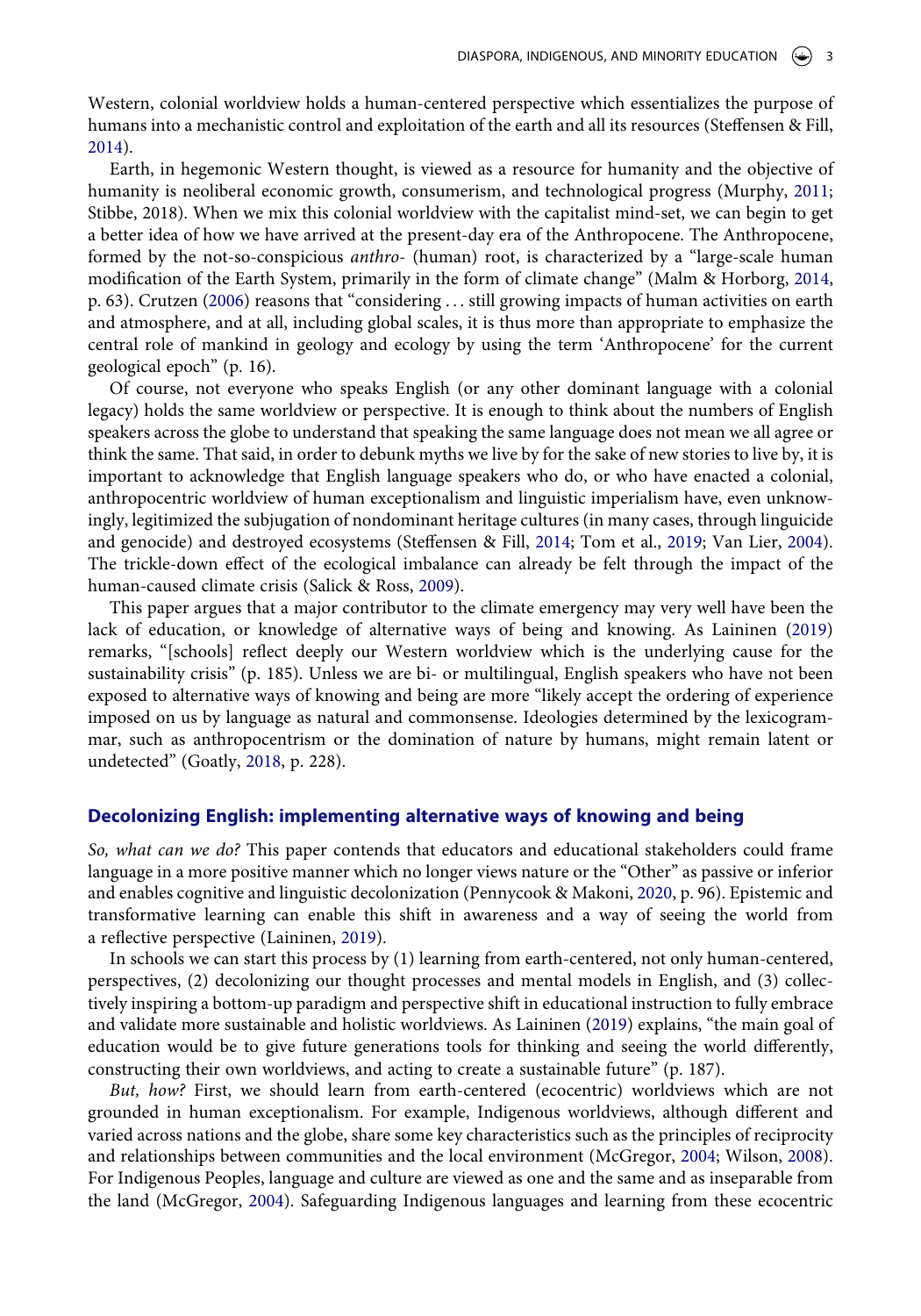<span id="page-4-0"></span>perspectives both counteracts the human exceptionalism which characterizes the Anthropocene and is a primary local response to the climate crisis. In other words, Indigenous languages transmit knowledge, such as *Traditional Ecological Knowledge* (TEK), through positive earth-centered stories, song, humor, and ceremony about how we can meet our needs in harmony with nature without destroying the ecosystems of which we are part. As Abram ([1996\)](#page-6-26) explains, "the linguistic patterns of an oral culture remain uniquely responsive, and responsible, to the more-than-human life-world, or bioregion, in which that culture is embedded" (p. 68). Learning from Indigenous and earth-centered worldviews (e.g., learning an Indigenous language or listening to the viewpoints of Indigenous peoples) can inspire new ways of using language that respects the natural world and conveys positive stories about the relationship of humans with nature (Stibbe, 2018). As Bringhurst ([2008](#page-6-27)) remarks, "if we do want to learn how to live in the world, I think the study of Native American literature is one of the best and most efficient ways to do just that" (p. 171).

<span id="page-4-2"></span><span id="page-4-1"></span>Second, an earth-centered view of language (i.e., how we describe, experience and ultimately treat the environment) can enable us to decolonize our thought processes, mental models, implicit assumptions, and taken-for-granted "Eurocentric logic". For example, the grammatical system in English categorizes water (like air or oil as previously mentioned) as an uncountable noun, an "infinite" source which can be ultimately exploited. Moreover, the current negative, uninviting (colonial) definition of water as "tasteless" or "odorless" is the polar opposite of relational, experiential worldview encapsulated in many Indigenous languages (e.g., the view of water as a life-giving and -sustaining spirit with memory) (Chiblow, [2019\)](#page-6-28). When water is positioned to us as a product, a tasteless commodity which is an infinite resource, there are more probabilities of becoming complicit in environmental racism. We are more likely to take for granted its life-sustaining qualities and forget that there are many who do not even have access to clean drinking water in "First World" countries (e.g., several First Nations communities in Canada). The "ecologically destructive" terminology we use to describe what is currently happening to our planet is another reason why we should "unlearn" while learning, search for new stories to live by, and decolonize our thought processes (i.e., myths we live by) in English. Many continue to call the devastation and extinction of species as "climate change" as opposed to a more accurate term, such as "climate crisis" or "climate emergency". When we use a word like "change", we are more likely to perceive the event as being somewhat natural, or even normal. We should use more appropriate metaphors and terms to describe the urgent need to take communal action for environmental justice, and this could begin in the terminology used in classrooms, governmental documents, policy sessions, and in our very own choice of words when we speak.

Third, the paradigm and perspective shift from an anthropocentric to ecocentric worldview need not be difficult. Education, the place or moment where minds are formed, sculpted and made, is the place to start. We can prompt our learners, our friends, family, colleagues, and, of course, ourselves to continually reflect upon our worldview, our experiences and our language choices. We can share how we have each related to our surroundings (e.g., people, the environment, and objects) at certain points in time (infancy, childhood, adulthood) and how our worldview and language has evolved (or not) in that time. We can also share experiences and understandings we may have in our heritage culture/ language (i.e., disfranchised cultures/languages as a result of colonialism which have emotive and cultural significance). All of these experiences can be shared in a story, drawn, written in a reflection log, or even acted out as part of a decolonizing English journey (Meighan, [2019;](#page-6-29) heritage language pedagogy).

<span id="page-4-3"></span>Ultimately, embracing an ecological worldview in English and learning from alternative knowledge systems (e.g., relating to water as a spirit, life-sustaining, thirst-quenching as opposed to tasteless) will be of great importance to society. If we have greater opportunities to relate to and share our experiences, heritage languages and traditions, there will be greater transfer of worldviews and local knowledge which could lead to more sustainable solutions in combatting the climate crisis. An example of this could be sharing how our ancestors used to take care of the land, or sharing the original name for a place in the Indigenous language which may lend insights about the local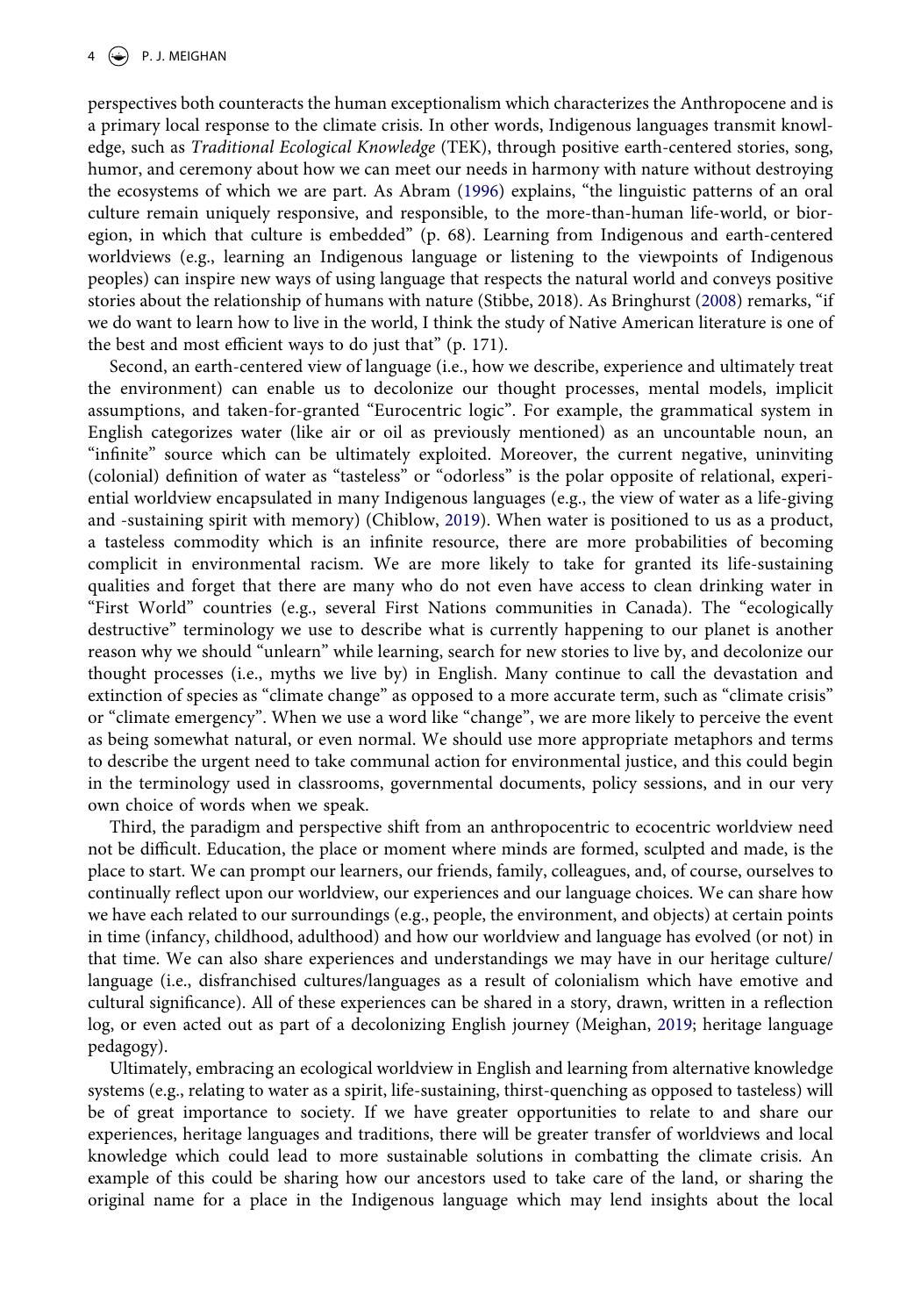<span id="page-5-1"></span>ecosystem. For instance, in Scottish Gaelic (*Gàidhlig*) and in my home islands of the Outer Hebrides (*Na h-Eileanan Siar*), there is a stretch of water named called "*Caolas bogadh na mara*" which translates as "the dipping narrows of the sea" and guides fishermen in their day-to-day work (MacKinnon & Brennan, [2012](#page-6-30), p. 15). In short, there is much to be learned from alternative knowledge systems and sharing insights from diverse worldviews, particularly from those Indigenous and from the Indigenous languages themselves which possess an abundance of TEK (Geniusz, [2009](#page-6-31); McCarthy & Nicholas, [2014;](#page-6-32) Whyte, [2016\)](#page-7-10).

<span id="page-5-2"></span><span id="page-5-0"></span>Once we begin to shift our perspectives, listen to and learn from alternative knowledge systems, embrace nondominant heritages and languages, there will be a better chance for implementing lasting and sustainable change which is focused on hope, change, and on raising awareness of how English represents Earth. By encouraging epistemic learning in education, there will be a genuine opportunity for English speakers who have only been raised in the anthropocentric worldview to learn from a decolonial, reflective, and transformative experience. We can question the status quo and decolonize the English language by embracing an ecocentric and relational worldview rooted in equitable relationships and experiences with people and the environment.

## **Conclusion**

Languages are not commodities, universal codes, or neatly compacted products as a result of standardized tests and other colonial teaching practices, but are inseparable from the greater ecosystem, the land, culture, and environment. We no longer need to view ourselves, our education, our language, or our planet as a commodity to be maximized, measured, or exploited. By decolonizing our minds and searching for new stories and metaphors to live by, we can form more sustainable and transformative relationships with people, with our communities, with our ancestral heritages, and with nature. Learning about and implementing alternative ways of knowing and being can be the hope and change that will help to sustain the future of our planet and that of future generations.

#### **Disclosure statement**

No potential conflict of interest was reported by the author.

#### **Funding**

The author would like to thank the Social Sciences and Humanities Research Council (SSHRC) of Canada for their research support.

#### **Notes on contributor**

*Paul John Meighan* (*Miadhachàin*)-Chiblow is a *Gàidheal* (Scottish Gael) from Glasgow, Scotland. He is currently a PhD candidate and a Social Sciences and Humanities Research Council (SSHRC) Joseph-Armand Bombardier scholar at the Department of Integrated Studies in Education (DISE), McGill University, Montréal, Canada. Paul has a background in translating and teaching English as a Second/Foreign Language, Spanish and French at secondary, college, and university level internationally. His research interests include Indigenous language revitalization, decolonial education, and heritage language pedagogy. Paul would like to say *miigwetch* and *tapadh leibh* to his family, friends and mentors for all their support on this lifelong learning journey.

#### **ORCID**

Paul J. Meighan **b** http://orcid.org/0000-0003-3473-913X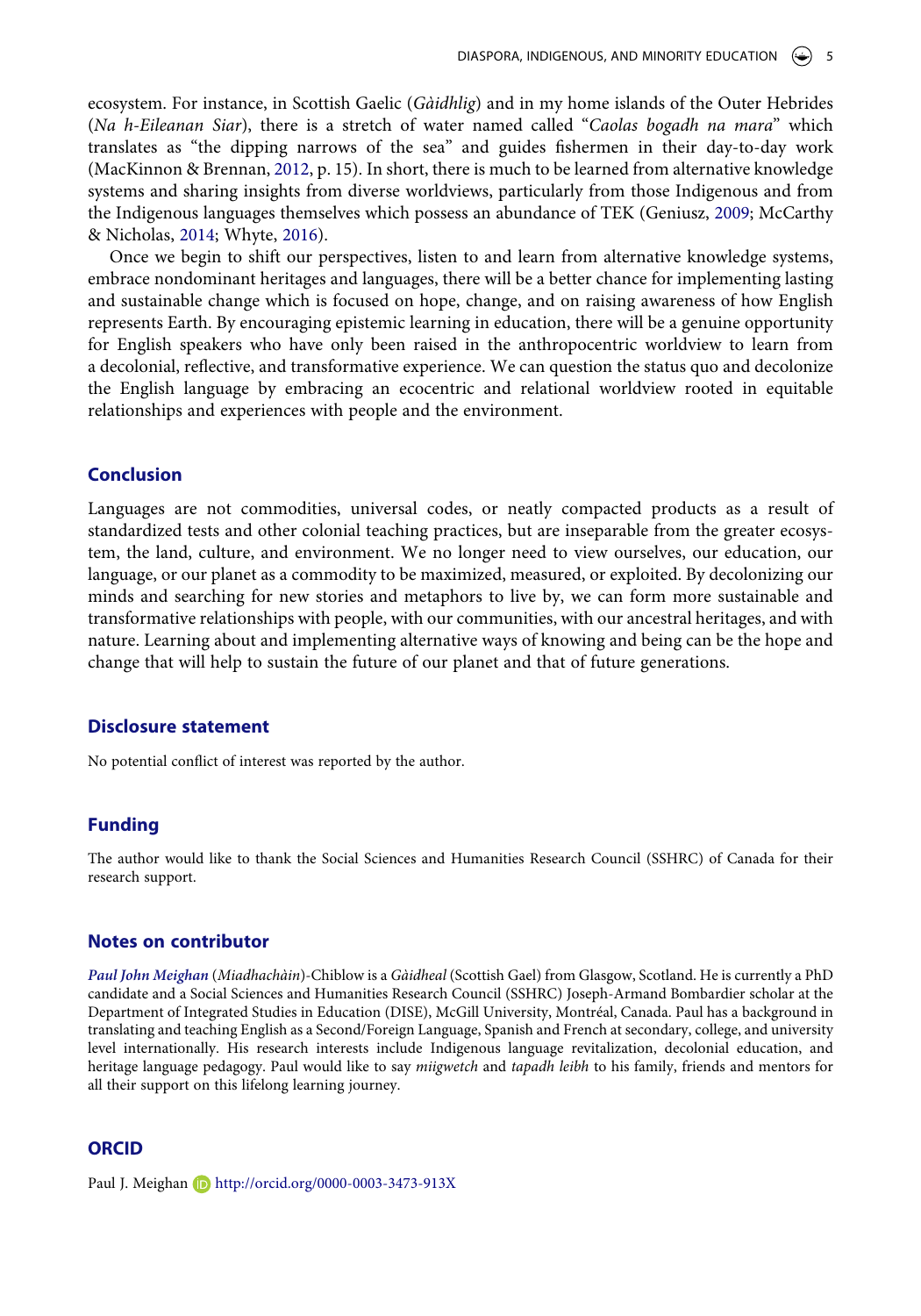#### **References**

- <span id="page-6-26"></span>Abram, D. ([1996](#page-4-0)). *The spell of the sensuous: Perception and language in a more-than-human world*. Pantheon.
- <span id="page-6-10"></span>Bateman, M. [\(2009\)](#page-2-0). The landscape of the Gaelic imagination. *International Journal of Heritage Studies*, *15*(2–3), 142–152. <https://doi.org/10.1080/13527250902890613>

<span id="page-6-16"></span>Bateson, G. ([1972](#page-2-1)). *Steps to an ecology of mind*. Chandler.

- <span id="page-6-0"></span>bell hooks. ([1995](#page-1-0)). "This is the oppressor's language: Yet I need it to talk to you": Language a place of struggle. In A. Dingwaney & C. Maier (Eds.), *Between languages and cultures: Translation and cross-cultural texts* (pp. 295–303). University of Pittsburgh Press.
- <span id="page-6-27"></span>Bringhurst, R. ([2008](#page-4-1)). *The tree of meaning: Language, mind, and ecology*. Counterpoint.
- <span id="page-6-28"></span>Chiblow, S. ([2019](#page-4-2)). Anishinabek women's Nibi Giikendaaswin (water knowledge). *MDPI: Water*, *11*(209), 1–14. [https://](https://doi.org/10.3390/w11020209) [doi.org/10.3390/w11020209](https://doi.org/10.3390/w11020209)
- <span id="page-6-22"></span>Crutzen, P. J. ([2006](#page-3-0)). The anthropocene. In E. Ehlers & T. Krafft (Eds.), *Earth system science in the anthropocene* (pp. 13–18). Springer.
- <span id="page-6-15"></span>Davin, N. F. [\(1879](#page-2-2)). *Report on industrial schools for Indians and half breeds*. Retrieved January 3, 2020, from [http://www.](http://www.canadianshakespeares.ca/multimedia/pdf/davin_report.pdf) [canadianshakespeares.ca/multimedia/pdf/davin\\_report.pdf](http://www.canadianshakespeares.ca/multimedia/pdf/davin_report.pdf)
- <span id="page-6-31"></span>Geniusz, W. M. ([2009](#page-5-0)). *Our knowledge is not primitive: Decolonizing botanical Anishinaabe teachings*. Syracuse: Syracuse University Press
- <span id="page-6-14"></span>George, J. (Rev.). ([1867\)](#page-2-3). *The mission of Great Britain to the world, or some of the lessons which she is now teaching*. Dudley & Burns.
- <span id="page-6-1"></span>Goatly, A. [\(2018\)](#page-1-1). Lexicogrammar and ecolinguistics. In A. Fill & H. Penz (Eds.), *The Routledge handbook of ecolinguistics* (pp. 227–249). Routledge.
- <span id="page-6-7"></span>Halliday, M. A. K. [\(1990](#page-2-4)). New ways of meaning: The challenge to applied linguistics. *Journal of Applied Linguistics*, *6*, 7–36.
- <span id="page-6-19"></span>Haraway, D. J. ([2008\)](#page-2-5). *When species meet*. University of Minnesota Press.
- <span id="page-6-4"></span>Heller, M. [\(2010\)](#page-1-2). The commodification of language. *Annual Review of Anthropology*, *39*(1), 101–114. [https://doi.org/10.](https://doi.org/10.1146/annurev.anthro.012809.104951) [1146/annurev.anthro.012809.104951](https://doi.org/10.1146/annurev.anthro.012809.104951)
- <span id="page-6-6"></span>Joseph, J. [\(2004\)](#page-2-6). *Language and identity: National, ethnic, religious*. Palgrave.
- <span id="page-6-8"></span>Kuletz, V. ([1998](#page-2-7)). *The tainted desert: Environmental and social ruin in the American West*. Routledge.
- <span id="page-6-18"></span>Laininen, E. ([2019\)](#page-2-8). Transforming our worldview towards a sustainable future. In J. W. Cook (Ed.), *Sustainability, human well-being, and the future of education* (pp. 161-200). Palgrave Macmillan.
- <span id="page-6-11"></span>Lakoff, G. ([2010](#page-2-9)). Why it matters how we frame the environment. *Environmental Communication: A Journal of Nature and Culture*, *4*(1), 70–81. <https://doi.org/10.1080/17524030903529749>
- <span id="page-6-17"></span>Macedo, D. (Ed.). [\(2019](#page-2-10)). *Decolonizing foreign language education: The misteaching of English and other colonial languages*. Routledge.
- <span id="page-6-30"></span>MacKinnon, I., & Brennan, R. ([2012](#page-5-1)). *Dùthchas na mara/Belonging to the sea: Exploring the cultural roots of maritime conflict on Gaelic speaking islands in Scotland and Ireland*. Eirinn is Alba/SAMS/Scottish Crofting Federation. [https://](https://doi.org/10.31230/osf.io/6nemq) [doi.org/10.31230/osf.io/6nemq](https://doi.org/10.31230/osf.io/6nemq)
- <span id="page-6-21"></span>Malm, A., & Horborg, A. [\(2014](#page-3-1)). The geology of mankind? A critique of the anthropocene narrative. *The Anthropocene Review*, *1*(1), 62–69. <https://doi.org/10.1177/2053019613516291>
- <span id="page-6-32"></span>McCarthy, T. L., & Nicholas, S. E. [\(2014](#page-5-2)). Reclaiming Indigenous languages: A reconsideration of the roles and responsibilities of schools. *Review of Research in Education*, *38*(1), 106–136. [https://doi.org/10.3102/](https://doi.org/10.3102/0091732X13507894) [0091732X13507894](https://doi.org/10.3102/0091732X13507894)
- <span id="page-6-25"></span>McGregor, D. [\(2004\)](#page-3-2). Traditional ecological knowledge and sustainable development: Towards coexistence. In M. Blaser, H. A. Feit, & G. McRae (Eds.), *In the way of development: Indigenous peoples, life projects and globalization*  (pp. 72–91). Zed Books.
- <span id="page-6-29"></span>Meighan, P. J. ([2019](#page-4-3)). An "educator's" perspective: How heritage language pedagogy and technology can decolonize the English classroom. *TESOL Journal, 11*(2), 1–5. <https://doi.org/10.1002/tesj.483>
- <span id="page-6-12"></span>Midgley, M. [\(2011](#page-2-11)). *The myths we live by*. Routledge.
- <span id="page-6-20"></span>Murphy, P. D. ([2011](#page-3-3)). Putting the earth into global media studies. *Communication Theory*, *21*(3), 217–238. [https://doi.](https://doi.org/10.1111/j.1468-2885.2011.01384.x) [org/10.1111/j.1468-2885.2011.01384.x](https://doi.org/10.1111/j.1468-2885.2011.01384.x)
- <span id="page-6-3"></span>Nash, J. [\(2018](#page-1-3)). Ecolinguistics and placenames: Interaction between humans and nature. In A. Fill & H. Penz (Eds.), *The Routledge handbook of ecolinguistics* (pp. 335–365). Routledge.
- <span id="page-6-13"></span>Okri, B. ([1996\)](#page-2-11). *Birds of heaven*. Phoenix.
- <span id="page-6-2"></span>Pennycook, A. ([2017\)](#page-1-1). *The cultural politics of English as an international language*. Routledge.
- <span id="page-6-24"></span><span id="page-6-5"></span>Pennycook, A., & Makoni, S. [\(2020\)](#page-3-4). *Innovations and challenges in applied linguistics from the global south*. Routledge. Phillipson, R. ([1992\)](#page-1-4). *Linguistic imperialism*. Oxford University Press.
- <span id="page-6-9"></span>Rosenfeld, C. [\(2019\)](#page-2-12). From Prometheus to Gaea: A case for earth-centered language. *Language and Ecology,* (2019– 2020), 1–16. Retrieved January 3, 2020, from <http://ecolinguistics-association.org/journal>
- <span id="page-6-23"></span>Salick, J., & Ross, N. [\(2009\)](#page-3-5). Traditional peoples and climate change. *Global Environmental Change*, *19*(2), 137–139. <https://doi.org/10.1016/j.gloenvcha.2009.01.004>